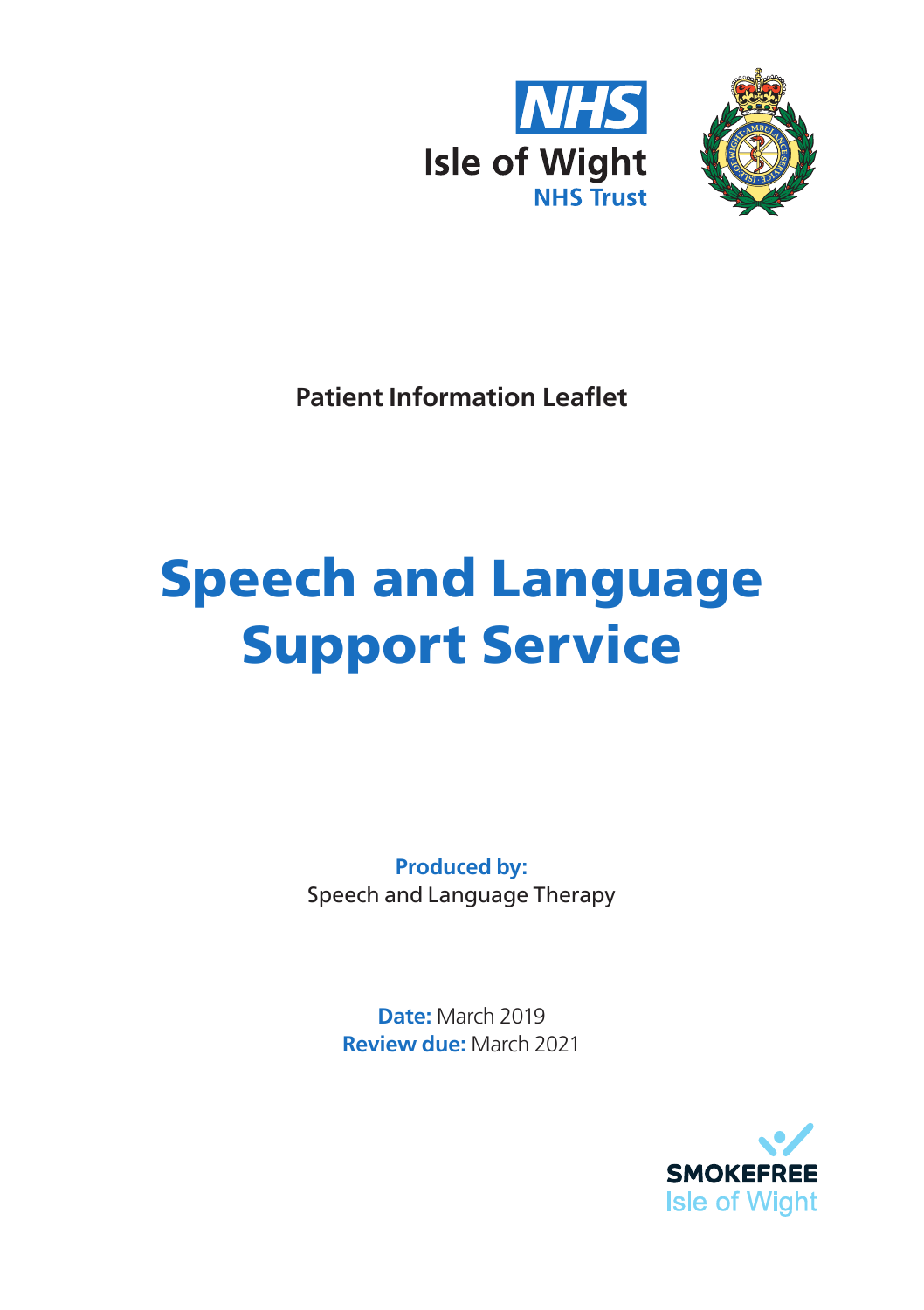If you require this leaflet in another language, large print or another format, please contact the PALS Team, telephone **01983 534850**, who will advise you.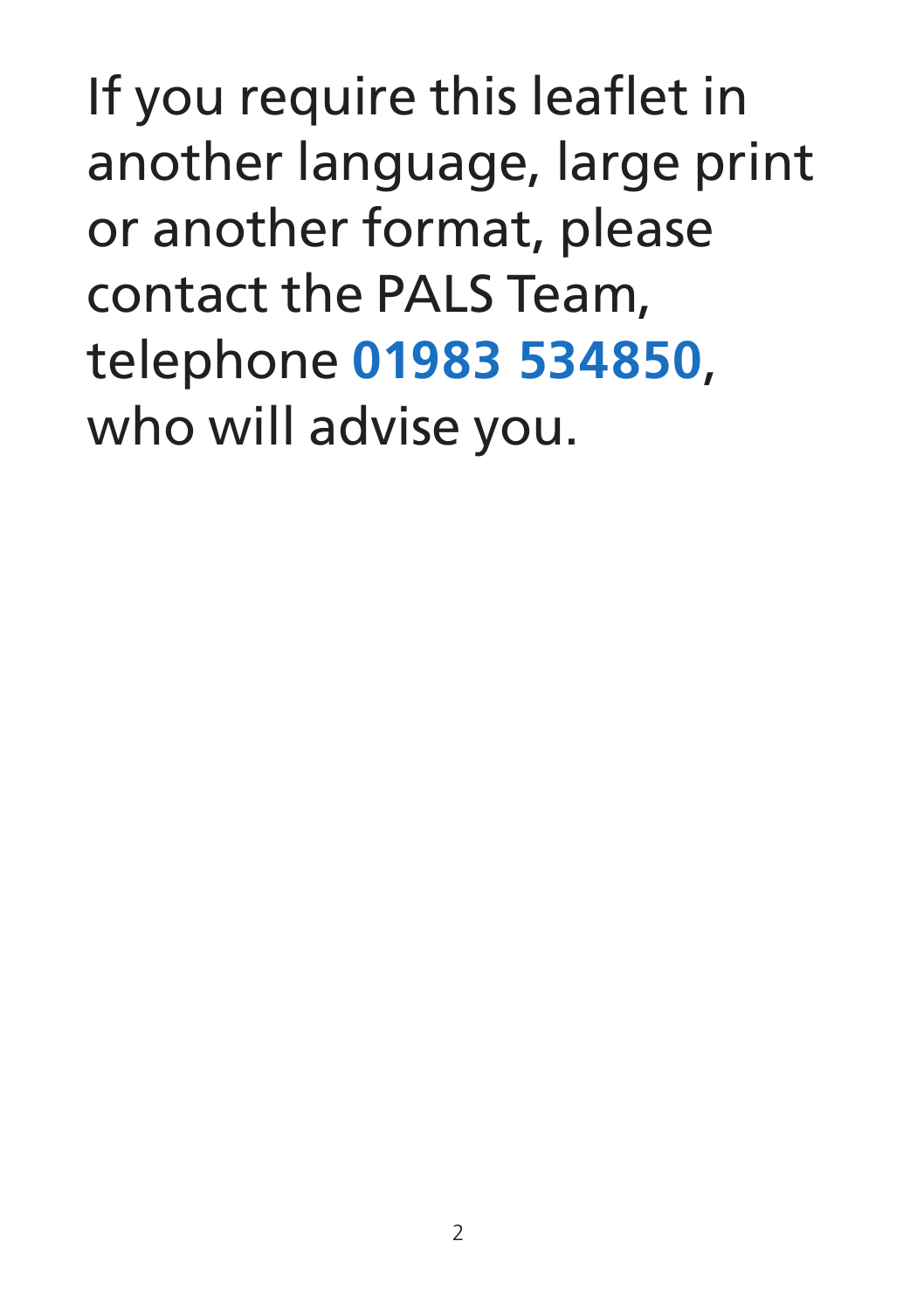## **If you are unable to read this leaflet because English is not your first language, please ask someone who speaks English to telephone PALS on 01983 534850 for further information and help.**

#### **Polish:**

Jeśli nie jesteś w stanie przeczytać tej ulotki bo angielski nie jest pierwszym językiem, poproś kogoś, kto mówi po angielsku, o kontakt telefoniczny z (PALS 01983 534850) aby uzyskać więcej informacji i pomoc

#### **Russian:**

Если вы не можете прочитать этот буклет на английском языке потому что не является первым языке, пожалуйста, попросите кого-нибудь, кто говорит на английском языке для телефонного (PALS 01983 534850) для получения дополнительной информации и помощи

#### **Turkish:**

Eğer İngilizce ana diliniz değilse, çünkü bu broşürü okumak için yapamıyorsanız, daha fazla bilgi için 01983 534850 üzerinde PALS telefon İngilizce bilen birine sormak ve yardım lütfen

## **Bulgarian:**

Ако не сте в състояние да прочетете тази листовка, тъй като английският не е първи език, попитайте някой, който говори английски, за да телефонирам (PALS на 01983 534850) за повече информация и помощ

## **Czech:**

Pokud nejste schopni přečíst tuto příbalovou informaci, protože angličtina není vaším rodným jazykem, zeptejte se někoho, kdo mluví anglicky na telefonní PALS na 01983 534850 pro další informace a pomoc

#### **Bengali:**

আপনি ইংরেজি আপনার প্রথম ভাষা না থাকার কারণে এই লিফলেট পড়তে অক্ষম হন, তাহলে আরও তথ্যের জন্য 01983 534850 নেভিগেশন PALS টেলিফোন ইংরেজি কথা কেউ জিজ্ঞাসা করুন এবং সাহায্য করুন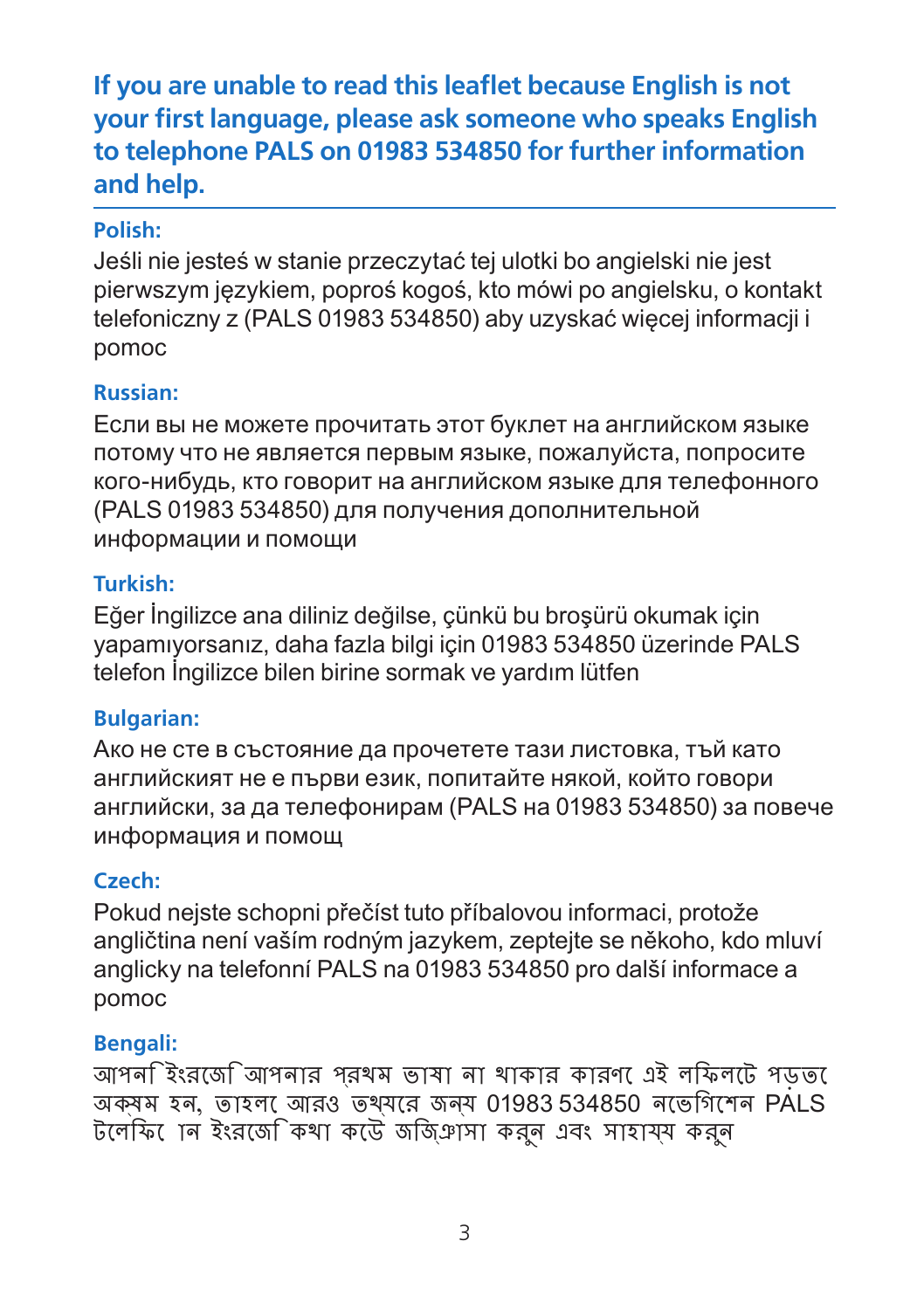## **Who we are**

The Children's Speech and Language Support Service is dedicated to helping improve the speech, language and communication skills of all children aged 0–19 years on the Isle of Wight.

We work together with parents/ carers to support children who have a difficulty with:

- understanding what is said to them
- expressing themselves
- talking clearly and fluently
- swallowing (eating and drinking)

The **NHS Speech and Language Support Service** has a particular responsibility for babies, toddlers, preschoolers and children in Reception at school who have been identified as having speech, language or communication needs or eating and drinking difficulties.

Children (at the end of reception) will be closed to the NHS Service and if a child continues to have identified speech, language and communication needs the child's school will need to discuss his or her needs with the School's SLT team. However, some children may still be supported by the NHS; this can include children with complex learning difficulties, cleft palate, selective mutism, stammering, autism, hearing impairment, voice disorders and eating/drinking and swallowing difficulties.

## **Local Authority Schools Speech Therapy Service**

https://www.iow.gov.uk/council/OtherServices/Speech-Language-and-Communication-Service-Speech/Schools-Speech-and-Language-Support-Team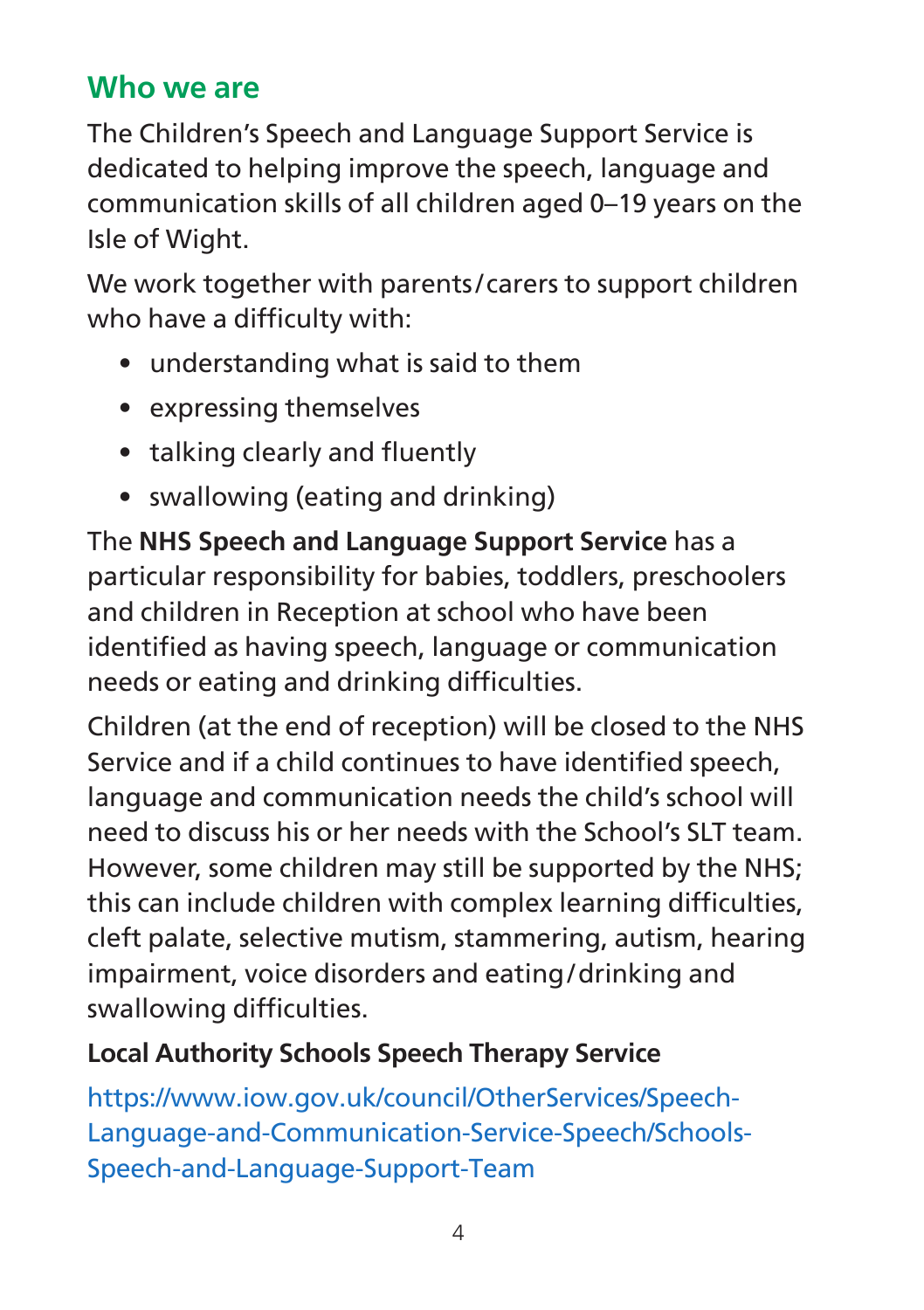# **What we do – Communicating Together**

We work **in partnership with parents, carers and settings; to develop their skills to support the child in their everyday life**, because evidence shows us that this is the best way to help the child make progress; for example, demonstrating to a parent how to practise at home with their child or with a support assistant about implementing the activities recommended by the Therapist.

Our approach is centred on individual needs, **based on research evidence** (www.thecommunicationtrust.org.uk/whatworks); and follows the communication development pyramid.



My speech and language skills start at the bottom and work all the way up but I might explore them all before I'm secure.

We offer a range of services including:

- **Assessment** and **diagnosis** of speech, language and communication needs.
- **Advice**, **training** and **support** for parents, carers and pre / school staff to facilitate development of the child's speech, language and communication skills and eating and drinking difficulties.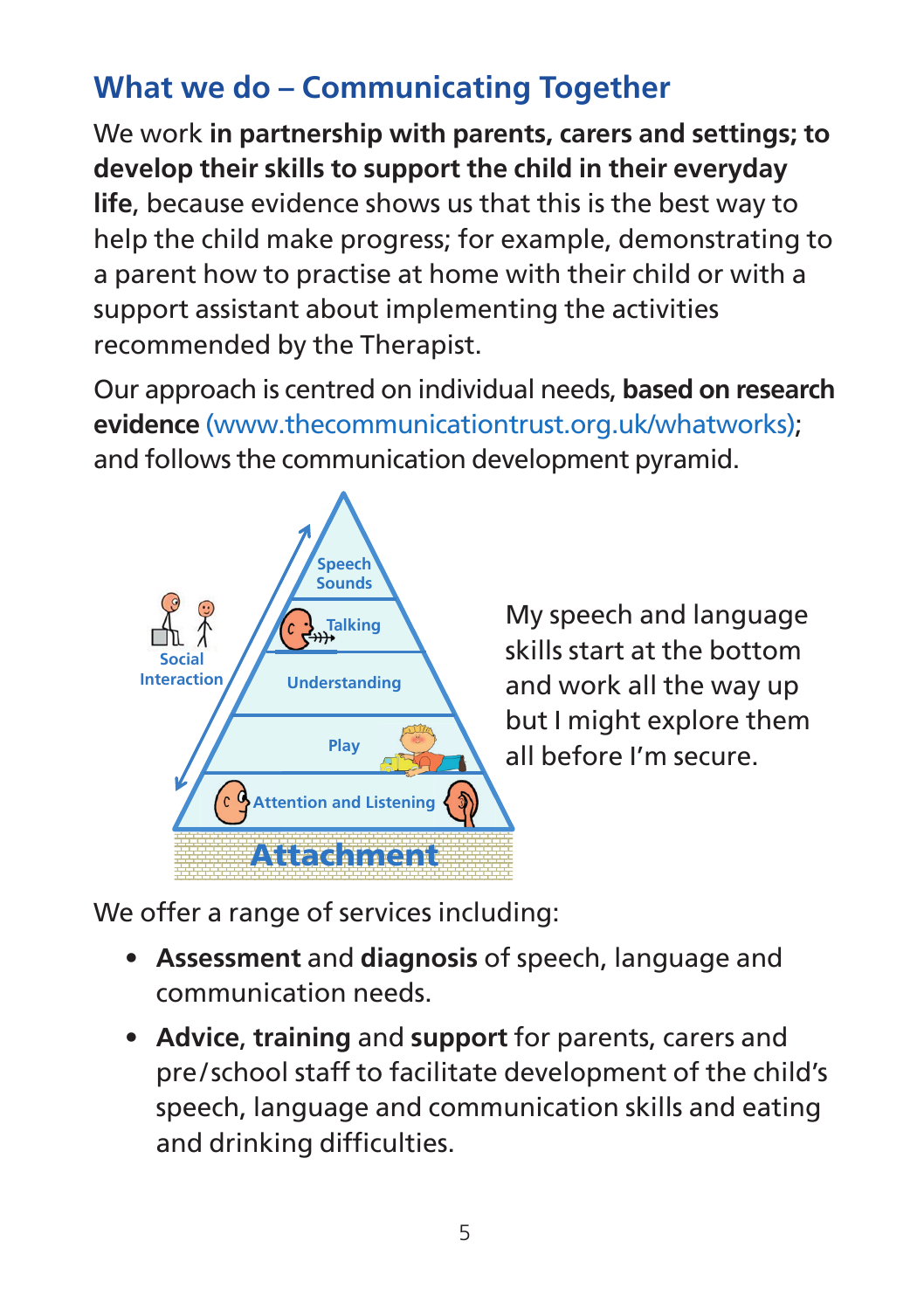- **Review** appointments to monitor the child's progress, either face to face or by phone.
- **Direct** Therapy 1:1 or group
- **Referral** onto other agencies e.g. Audiology, Early Years Team, etc.

## **Referral**

We have an **open referral system**, and welcome referrals from parents/ carers. We also receive referrals from GPs, early years and school practitioners, Health Visitors and other professionals always only with **parental consent**.

To request a referral form, please telephone: **01983 534502**  or **822099 ext. 4502**, or email: **slcn.cyp@iow.nhs.uk**

We use the information on the referral form to decide if an appointment is needed, and the best method of support, based on the impact of the speech, language and communication need or eating and drinking difficulty.

Not all children referred need a face to face appointment with a Speech & Language Therapist; some referrals will receive an **invitation to a group play session**, they may be signposted to another service, or attendance at a **training course** may be recommended. Sometimes you may receive a **pack of activities** to complete with your child, and/or advice to support your child.

If your child needs a face to face appointment, we aim to offer this **within 12 weeks** from the date the referral was received. If you are not able to attend an appointment offered to you this may mean that you will have to wait longer.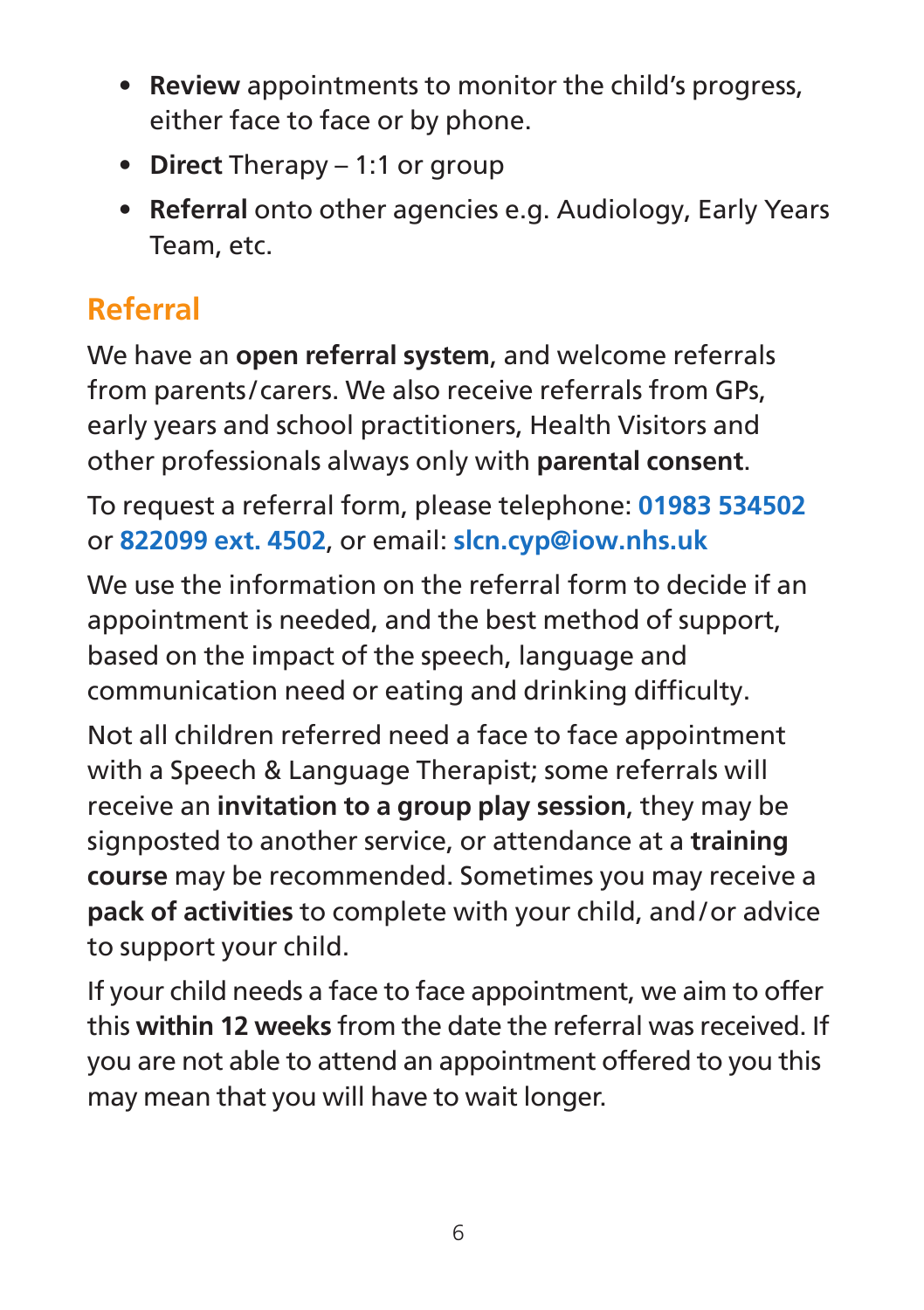## **What to expect**

After your first appointment, the Speech & Language Therapist will agree with you the next steps to support you and your child to develop their communication skills. This could be further assessment, advice and activities for you and your child's educational setting to carry out, training, group or 1:1 therapy. This will depend on your child's level of speech, language and communication need, or eating and drinking difficulty, and will be tailored to meet your child's individual needs.

For some children one or two sessions to **offer advice** and/or **demonstrate activities** or strategies are all that is needed.

Sometimes as part of therapy we will **offer training** to all those supporting the child; some preschools and schools may have already received training that will benefit the child.

**For most children direct therapy is not needed on a weekly basis because to achieve the best progress the support needs to happen in a child's daily life.**

**This is why we value the important role that parents/carers play, and aim to empower you to support your child at all times.**

Sometimes it might not be the right time for you (or your child) to commit to speech and language therapy for your own personal reasons. Please be honest about this, so we can support you. Please be aware that **if you do not attend appointments without letting us know, we will assume that you do not need our service and you will be discharged. Thank you for your support with this.**

Please contact us on **534502** or **822099 ext. 4502** or **slcn.cyp@iow.nhs.uk** if you would like any further information about the service.